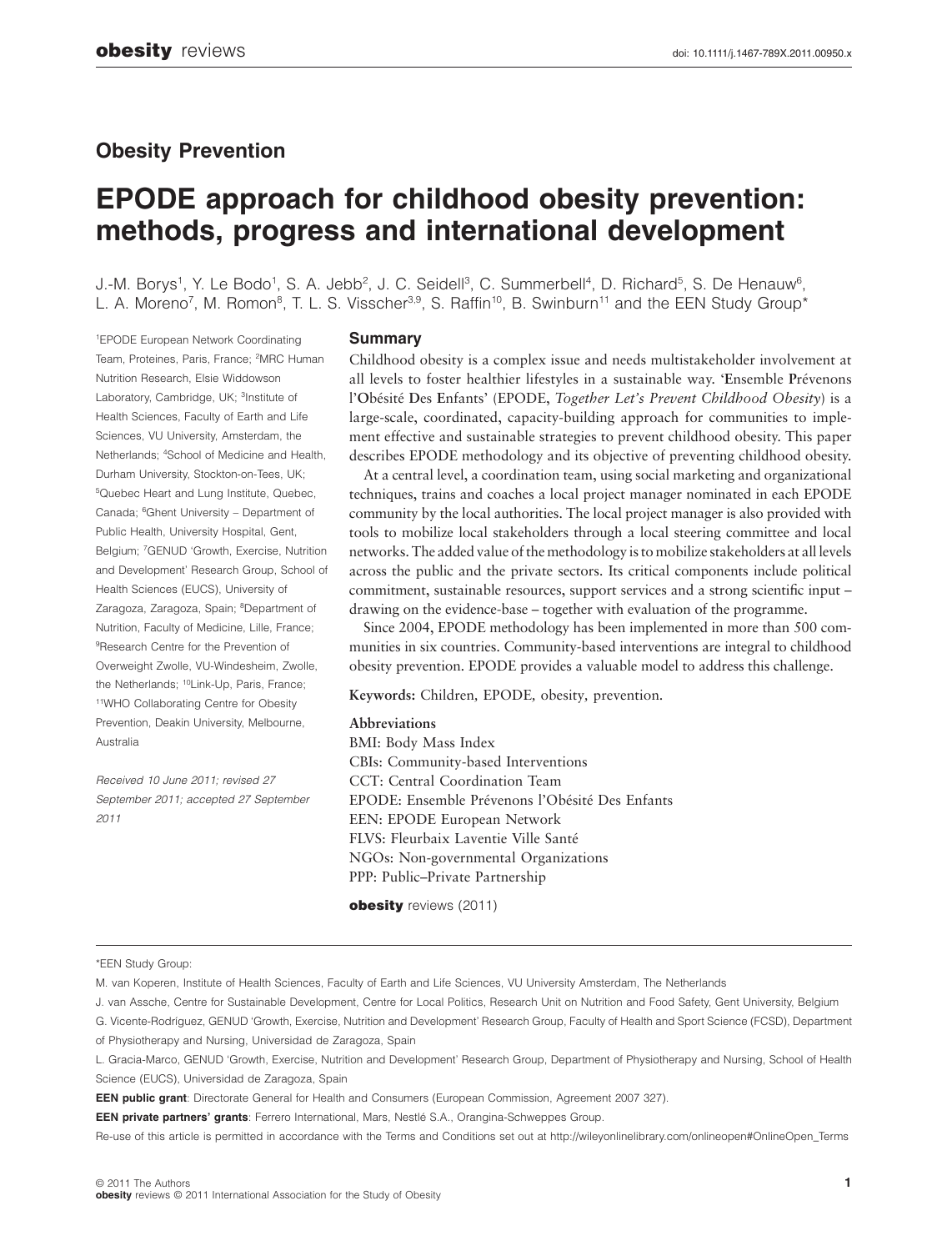### **Introduction**

The prevalence of overweight and obesity has increased worldwide during the last 30 years (1–6). Although there are signs of stabilization in children in some age groups in certain countries (7,8), large-scale, effective prevention of overweight and obesity remains a pressing public health priority given the adverse impact on health and quality of life in childhood (9–12) and the increased risk of obesity and associated health complications in adulthood. Nearly two-thirds of children with obesity will continue to suffer from the condition throughout their adult life (13).

There is a clear need to bridge the gap between awareness of the problem and practical implementation of necessary lifestyle changes. Over the past 10 years, several studies have provided evidence that the prevention of obesity in children is possible through interventions aimed at modifying eating habits and increasing physical activity  $(14–16)$ .

Of particular note is a long-term school-based nutrition education programme – the Fleurbaix Laventie Ville Santé (FLVS) study. This study was initiated in 1992 in two towns in the north of France – Fleurbaix and Laventie. (In 1991 the two towns totalled 6,500 inhabitants.) This was followed by a number of intervention programmes over the following 12 years (17). A comparison population was selected from two other towns, also situated in northern France and of similar demographic and socioeconomic characteristics. The FLVS study showed a substantial decrease in the prevalence of overweight in children (1992: 11.4% in FLVS and 12.6% in the two comparison towns, *P* = 0.6; 2004: 8.8% in FLVS and 17.8% in the two comparison towns,  $P \leq 0.0001$ ) although it was 8 years before the decline in prevalence became apparent. A key learning from this study was that the intervention programme was effective across all socioeconomic levels (17). However, it was apparent that interventions targeting schools alone were not sufficient, and that progress was only made when the mobilization of the population became more generalized at community level and involved schools, pre-schools, local sports and parents associations, catering structures, health professionals, elected representatives, and local stakeholders from the public and private sectors (17). The process evaluation of the intervention in FLVS identified four critical pillars for a large-scale community-based intervention (CBI). These '4 pillars' formed the basis of Ensemble Prévenons l'Obésité Des Enfants (EPODE) methodology (further discussed in objectives).

EPODE was first launched in 2004 in ten French pilot communities, in line with official French guidelines on diet and physical activity (18). EPODE has since expanded to more than 500 communities worldwide. EPODE methodology promotes the involvement of multiple stakeholders at two levels: (i) at a central level (ministries, health groups,

non-governmental organizations [NGOs] and private partners); and (ii) at a local level (political leaders, health professionals, families, teachers, local NGOs and the local business community) (19).

Monitoring and evaluation are crucial for the success of the programme. EPODE practices include outcome measurements, together with process and output indicators at central, local and individual levels.

The EPODE European Network (EEN) involves four European universities: the Free University of Amsterdam (the Netherlands), the University of Ghent (Belgium), the University of Lille 2 (France), and the University of Saragossa (Spain), as well as an International Scientific Advisory Board. Since 2008, the EEN has been working to enrich EPODE methodology and disseminate practical experience in the implementation of similar initiatives in other countries (20).

The aim of this paper is to provide a detailed description of EPODE methodology, including its broad and overarching approach to strengthening and enriching CBIs aimed at preventing childhood obesity.

### **Ensemble Prévenons l'Obésité Des Enfants structure and methodology**

#### Definition

EPODE is a coordinated, capacity-building approach aimed at reducing childhood obesity through a societal process in which local environments, childhood settings and family norms are directed and encouraged to facilitate the adoption of healthy lifestyles in children (i.e. the enjoyment of healthy eating, active play and recreation).

EPODE philosophy is based on multiple components, including a positive approach to tackling obesity, with no cultural or societal stigmatization; step-by-step learning, and an experience of healthy lifestyle habits, tailored to the needs of all socioeconomic groups.

Primary EPODE target groups are children aged 0–12 years and their families. Local stakeholders are also targeted. Through initiatives and a long-term programme, stakeholders foster and promote healthy lifestyles in families in a sustainable manner.

#### **Objectives**

The FLVS study identified four critical factors which now form the four pillars of the EPODE methodology:

**1.** Political commitment: Gaining formal political commitment at central and local levels from the leaders of the key organization(s), which influence national, federal or state policies as well as local policies, environments and childhood settings;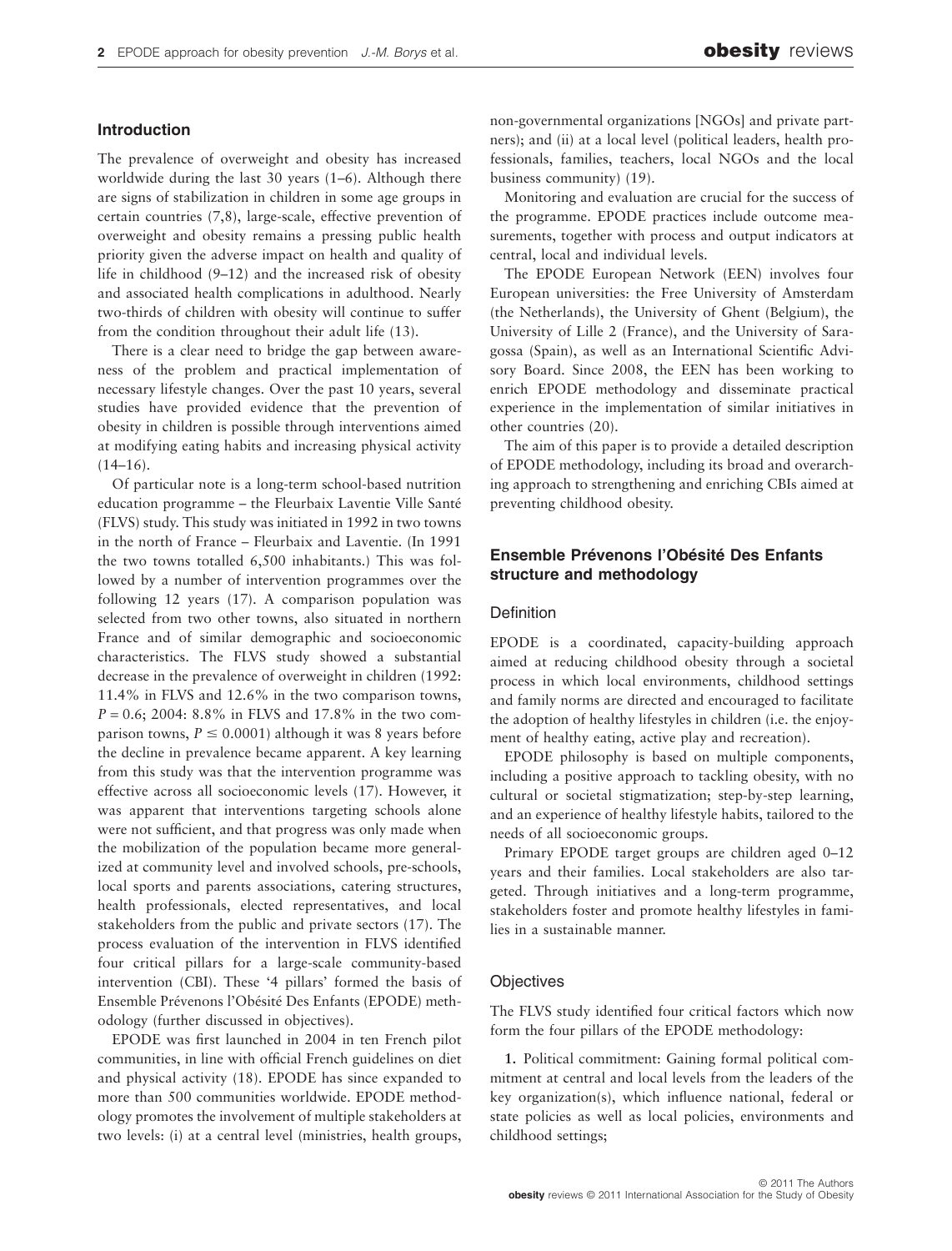**2.** Resources: Securing sufficient resources to fund central support services and evaluation, as well as contributions from local organizations to fund local implementation;

**3.** Support services: Planning, coordinating, and providing the social marketing, communication and support services for community practitioners and leaders;

**4.** Evidence: Using evidence from a wide variety of sources to inform the delivery of EPODE and to evaluate process, impact and outcomes of the EPODE programme.

Building on the lessons learned from the FLVS study and other successful CBIs, EPODE methods have evolved from 2004 as a result of a heuristic process and continuous improvement dynamics. The methods described here have been shaped over 6 years of implementation in France. Throughout the paper, the use of the term 'central level' refers to a country although in some instances, this may be a state or a region; 'local level' refers to a community, which can mean a town, part of a larger city, a village or collection of villages.

#### **Stakeholders**

In each country, EPODE fosters both a 'top-down' leadership and a 'bottom-up' mobilization of support (see Fig. 1). EPODE methodology promotes the involvement of multiple stakeholders at central level (e.g. with endorsement from ministries, and support from health groups, NGOs and private partners) and the programme benefits from the expertise and guidance of an independent expert committee (a group of specialists and academics from different fields, playing an advisory role to the central coordination of the programme).

To put EPODE methodology into practice, a Central Coordination Team (CCT), using social marketing and



**Figure 1** Ensemble Prévenons l'Obésité Des Enfants (EPODE) stakeholders at central and local levels. NGO, non-governmental organization.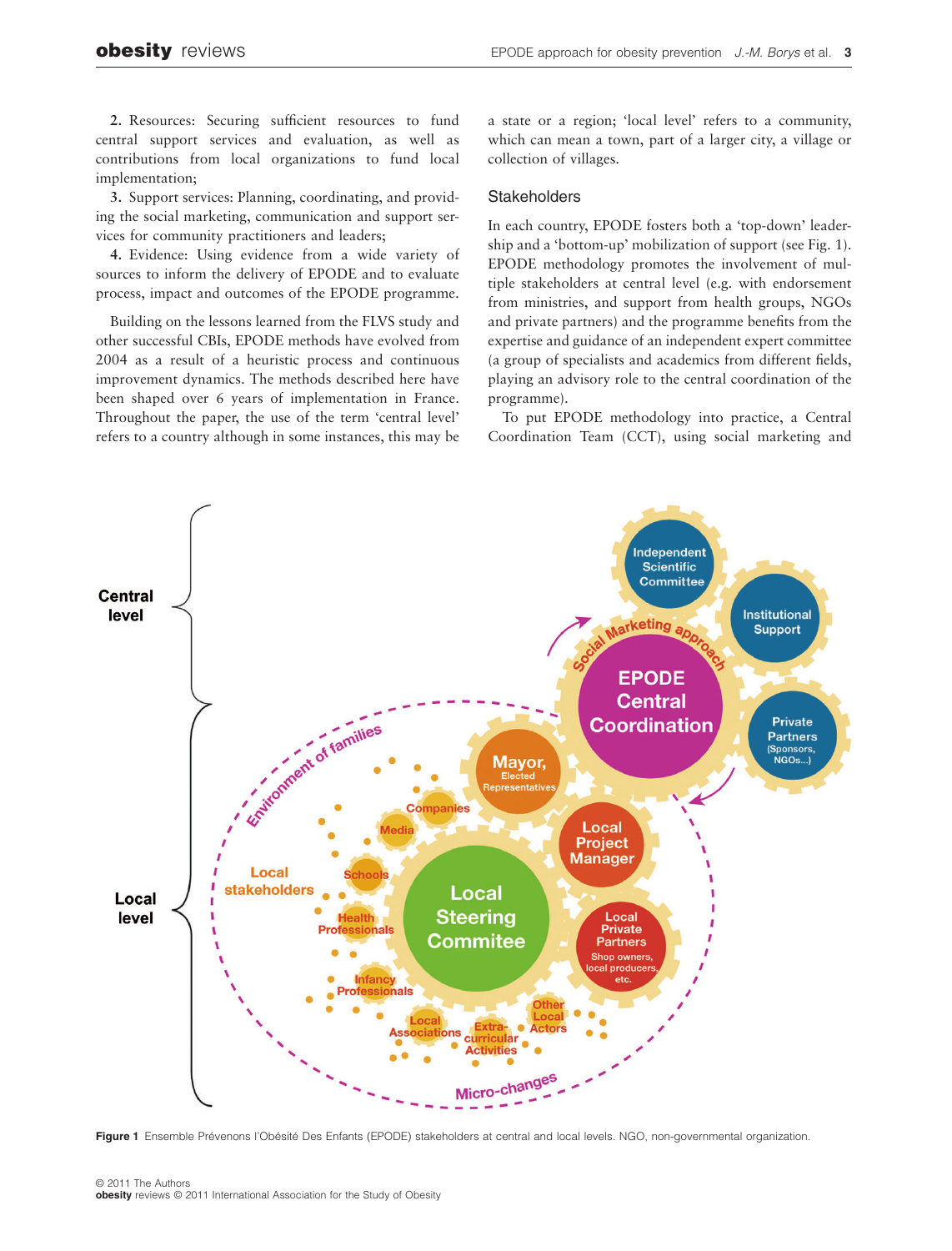organizational techniques, trains and coaches local project managers appointed in each community by the mayor (or other local leader able to champion the programme). The role of the local project manager is to mobilize a wide diversity of local stakeholders (see Supporting Information Appendix S1), especially in schools, pre-schools, extracurricular organizations and any social network of associations, which are key settings to implement activities with children and families. For this purpose, the local project manager coordinates a multifaceted local steering committee of local representatives from various fields (elected representatives, heads of municipal services, school professionals and local partners). This committee meets on a regular basis to make key decisions, foster the implementation of activities and actions, and generate peer-to-peer dynamics.

### Principles

EPODE pillars have been subdivided into ten EPODE implementation principles, which describe the EPODE methodology:

**1.** Each country (or region) commits to a central coordination support/capacity;

**2.** Each local community has a formal political commitment for several years from the outset;

**3.** Each local community has a dedicated local project manager with sufficient capacity and cross-sectoral mandate for action;

**4.** A multistakeholder approach is integral to the central and local structures and processes;

**5.** An approach to action is planned and coordinated using social marketing. This is specifically to define a series of themed messages and actions, informed by evidence, from a wide variety of sources, and in line with official recommendations;

**6.** Local stakeholders are involved in the planning processes and are trusted with sufficient flexibility to adapt actions to local context;

**7.** The 'right message' is defined for the whole community. However, getting the message 'right' means tailoring for different stakeholders and audiences;

**8.** Messages and actions are solution oriented and designed to motivate positive changes and not to stigmatize any culture or behaviours;

**9.** Strategies and support services are designed to be sustainable and backed by policies and environmental changes;

**10.** Evaluation and monitoring are implemented at various levels. This is achieved through the collection of information on process, output and outcome indicators, and informs the future development of the programme.

### **Organization**

#### *At central level*

In each country, the EPODE programme has to be endorsed by central public authorities (ministries) and scientific organizations. This is critical to ensure that the programme is consistent with official recommendations and policies on diet, physical activity and health. To ensure the overall management of the programme at central level, EPODE is coordinated in each country or state by the CCT which brings together skills related to public health issues, from social marketing to network organization, professional training, general public communication and press relations. The CCT is also in charge of advocacy for the programme at central level and coordination of the evaluation and monitoring scheme (see Box 1).

The CCT operates with the advice of a multidisciplinary committee of independent experts in the fields of paediat-

### **Box 1 Summary of the role of the EPODE Central Coordination Team**

- Advocacy for commitment and resource mobilization across federal/national/state/regional stakeholders: experts, ministries, health professionals, sports groups, scientific groups, non-governmental organizations, economic players (private companies, producers);
- Contact with candidate communities and agreement with local political leaders;
- Initial and ongoing training, coaching and experience-sharing sessions for the local project managers;
- Development of tools and materials based on social marketing to define themed messages, actions and stimuli:
	- Methodological tools for the local project managers;
	- Mobilization tools to be transmitted to the local stakeholders;
	- Communication tools to be disseminated at local level;
- External communication about EPODE through a communications plan which includes newsletters, a web site, media commentary, presentations and publications;
- Coordination of the programme evaluation and monitoring;
- Coordination of the scientific team activities and evidence for social marketing themes;
- Coordination of the leadership support activities such as the Mayor's Club.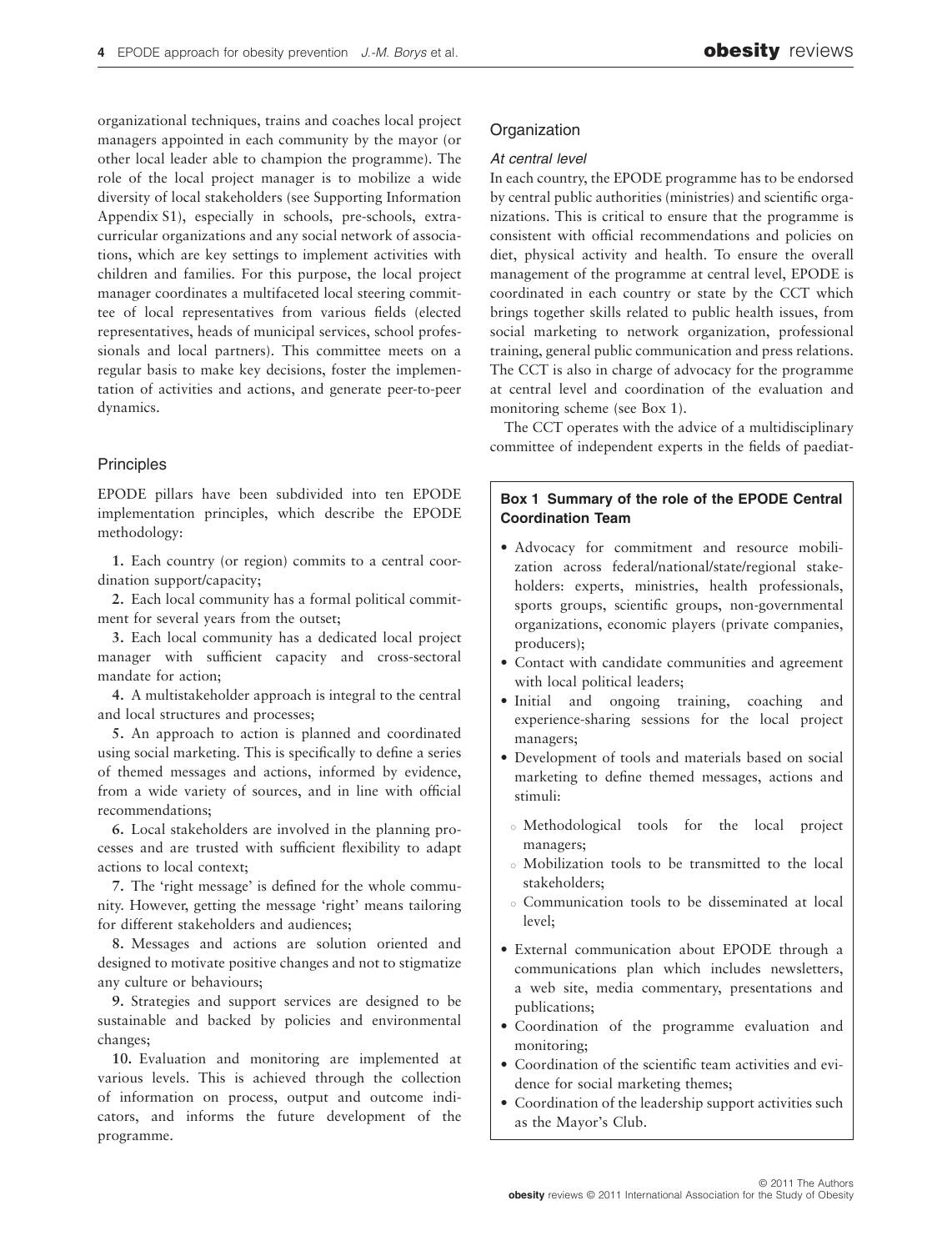rics, nutrition, psychology, physical activity, marketing, sociology, health communications and educational methods. Its role is to provide essential scientific support to the programme especially in defining priority topics for action, monitoring and evaluation.

In order to ensure the sustainable mobilization of human and technical resources at central level, the CCT is responsible for a long-range budgetary plan. The distribution of expenses at central level is related to the diversity of activities. This is also managed by the CCT.

Using the example of the EPODE programme in France, as detailed in Fig. 2a (226 communities involved to date), principal costs are usually related to staff (six people being employed full time). Direct costs are dedicated to the development of materials (web site, newsletters, communication and mobilization materials). Resources may come from public, private or mixed funds. Financial resources should ideally be provided from the public sector so that no commercial conflicts of interest arise. However, if insufficient public funding is available, the setting up of the programme should not be postponed if appropriate private funds can be mobilized. In some countries, private grants are of longer term (5 years at least) than public grants, which is an advantage for the sustainability of the programme. Governance rules should be made clear to preserve the public health goal and prevent possible conflicts of interest. If a private partner is involved, the relationship is governed by a long-term commitment charter, which guarantees mutual respect and trust for each party.

Private partners need to commit to (i) not intervening in the programme's content; (ii) not associating the EPODE programme with any promotion of a product brand; (iii) for the purposes of communication, only referring to the relationship as part of a corporate social responsibility commitment (the CCT organizes regular meetings with all funders involved at central level); and (iv) not displaying a logo of partners on any EPODE materials distributed in schools and other local childhood settings (as set out in recent recommendations by the World Health Organization and the International Obesity Task Force set up by the International Association for the Study of Obesity) (21,22).

### *At local level*

Local administrations (education, health, sports, culture, etc.) will be more likely to become involved in the EPODE programme if it is perceived as a way to reach objectives set by the national public health strategy (Bergeron *et al*., unpublished). The commitment to EPODE must result from strong local political willingness to support and launch the project. Each community that is committed to the EPODE programme signs a long-term commitment charter (see Box 2).

Besides the municipal health services, many other departments, such as communication, educational and comEach community committed to the EPODE programme signs a charter in which it agrees:

- To be involved in the programme for at least 4 years;
- To appoint a councillor as a representative of the town council;
- To appoint a local project manager who will be the primary contact for the Central Coordination Team and will have the assignment of coordinating the programme at local level;
- To comply with the programme's philosophy and basic principles;
- To ensure that a dietician and physical activity teacher (or an activity leader with physical activity skills) are involved at various stages of the programme;
- To print and distribute the information and communication documents supplied by the Central Coordination Team to the target groups concerned (action sheets, general public information leaflets, posters, etc.);
- To build on the EPODE brand: having all new local initiatives approved by the Central Coordination Team
- To comply with and implement possible adaptation requests made by the Central Coordination Team concerning label requests.

munity life, sports, social affairs and community planning, are encouraged to become involved. EPODE offers the opportunity to develop a cross-municipal strategy, for each department to play a part, and to adapt certain professional practices and the local facilities and services delivering public health goals.

Local authorities ensure a significant and sustainable funding contribution for the local organization (see Fig. 2b), especially through the appointment of an EPODE local project manager, working in the field with a crosscutting remit intended to foster local group dynamics (see Box 3). The local project manager takes responsibility for managing the multidisciplinary local steering committee of professionals in order to foster positive peer-to-peer dynamics and accelerate the implementation of local actions by a wide variety of local stakeholders (see Supporting Information Appendix S1).

The local project manager benefits from the political support of an elected representative of the community council who is a local decision-maker and spokesperson for the programme. This leader takes charge of facilitating the involvement of all municipal departments, the establishment of local partnerships and the implementation of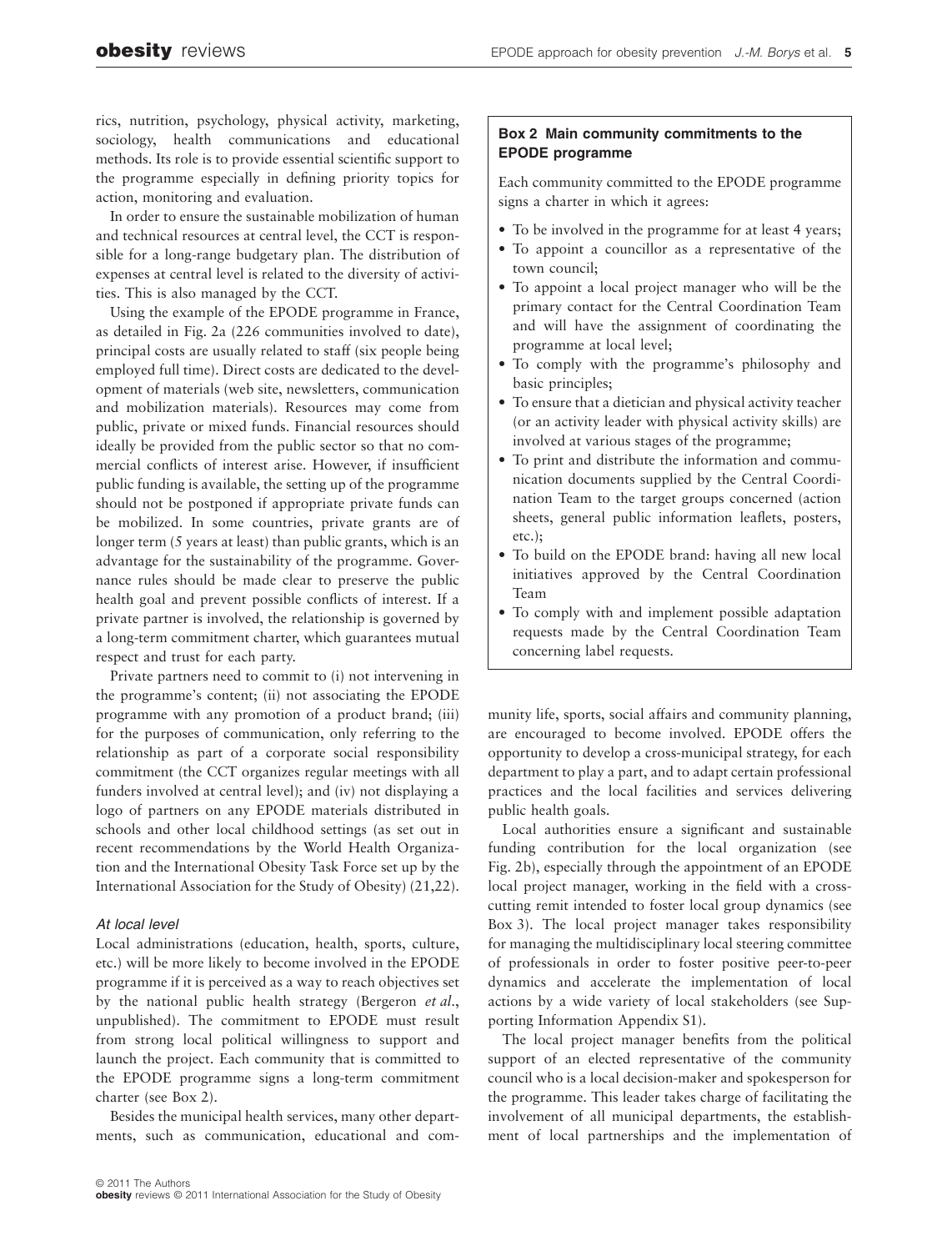### **Box 3 The role of the EPODE local project manager**

- Be the link between the Central Coordination Team, its elected representatives and local stakeholders;
- Get the steering committee members on board and involved;
- Identify local stakeholders that are deeply involved with the local population and that can serve as 'ambassadors' for the EPODE programme;
- Strengthen existing initiatives as part of a network and initiate new actions;
- Advocate for the programme with the support of the municipal communication department and elected representatives;
- Get in contact with public and private partners that may fund or contribute to the project's funding by providing equipment, human resources, techniques, etc.;
- Coordinate the local monitoring (including the measurements of children's height and weight);
- Attend meetings that make possible the sharing of best practices with local project managers of other communities

actions. EPODE communities may also benefit from financial or 'in-kind' resources from private partners to implement specific projects or activities. They may also benefit from public grants awarded at the federal, national, state or regional level for the implementation of local activities. Private contributions to the budget vary according to the particular community, and this presents challenges in indicating an average budget.

An economic evaluation, which takes into account cross-cutting human resources mobilized for the project at local level (e.g. time invested by health professionals or teachers), is complex, because the philosophy of the EPODE methodology is to involve local stakeholders on a voluntary basis as part of their daily professional activities.

#### Implementation

In recent years, social marketing techniques have become widespread in community-based obesity prevention programmes to promote healthier behaviours. Previous reviews have shown that interventions using these techniques can achieve positive changes in risk behaviours (23,24). Individual cognitive-based strategies alone are unlikely to create sustainable behaviour changes, thus the aim of EPODE is to generate change to the social and physical environment, as well as individual education and personal change. From various existing frameworks (25,26), the social marketing approach of EPODE can be presented through different steps (see Fig. 3).

### *Structured input process*

The CCT receives inputs from multiple sources, such as official recommendations, expert consultation and literature reviews. Field experience from EPODE teams also contributes. From the objectives and priority themes identified, campaigns of 6–9 months are planned. Each campaign highlights one specific theme at a time related to food and/or physical activity habits. The inputs identify barriers and levers for behaviour change among different target groups, as well as the evidence support for, and feasibility of, actions to be implemented.

#### *Raising awareness*

This process leads to the development of a mix of techniques and tools aimed at advocacy for the programme at central and local levels (see Table 1). For each EPODE campaign developed once or twice a year, communication tools are developed at central level in collaboration with local stakeholders and the expert committee. These tools are printed and disseminated in the communities, so that they directly reach the children and families. They focus on simple and solution-orientated key messages, and motivating positive behaviour changes without stigmatization. These tools have exciting execution elements, and colourful visuals, using cartoon characters adapted to appeal to children. They also include practical information adapted for parents (27). At the national level, a press office maintains contact with journalists and organizes interviews and broadcasts. This ensures a substantial amount of press coverage of EPODE actions at central level and in the communities. (In 2009 there were 450 press clippings relating to the French EPODE programme.)

### *Empowerment of the local project manager and local stakeholders*

The CCT visits each EPODE site at least once a year for specific follow-up and coaching and for local communication purposes. Regular training sessions for the local project manager are also organized at a central level three times a year, based on the themed campaigns. Capacitybuilding documents (see Table 1) are delivered to the local project manager during these sessions and help to foster local dynamics (e.g. partnerships and networks), empower local stakeholders to initiate local projects and activities (roadmaps, adaptable action sheets), develop local communication and press relations, and collect information on evaluation indicators (e.g. body mass index [BMI] measurements). The local project managers also have continuous contact with the CCT for advice on projects and actions to be initiated with local stakeholders (see Box 4). An annual EPODE congress encourages shared experiences and networking.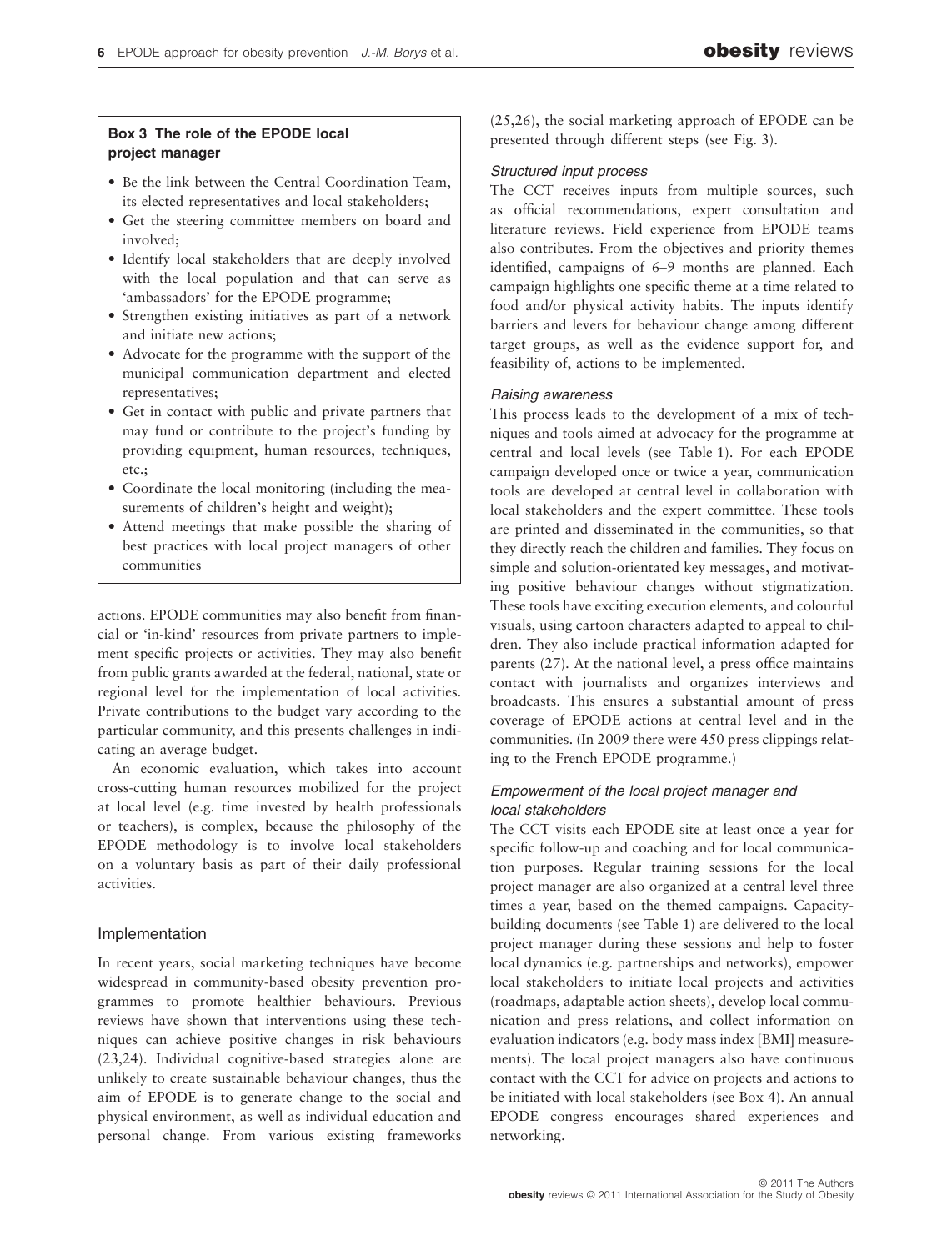

(b)

**% of Total EPODE annual budget** 



**Figure 2** (a) Distribution of Ensemble Prévenons l'Obésité Des Enfants (EPODE) national expenses (France, 2009). This figure represents the distribution of the annual budget of the EPODE national coordination activities in 2009, i.e. €981,667. The programme concerned 226 communities counting 4,000,000 inhabitants. (b) Example of EPODE expenses distribution in a French pilot community in 2009. This figure represents the distribution of an annual budget of €95,000 in an EPODE town counting 50,000 inhabitants and including more than 3,000 children aged 5–12 whose body mass index is monitored in the EPODE framework.

#### *Changing environments*

Local actions to change the local environments are also maintained throughout the year, although these may not be directly related to the ongoing EPODE campaign. These changes are planned through activities that are often pilot tested before being transferred and adapted to other communities and organized in a sustainable manner. The process is facilitated through the development of EPODE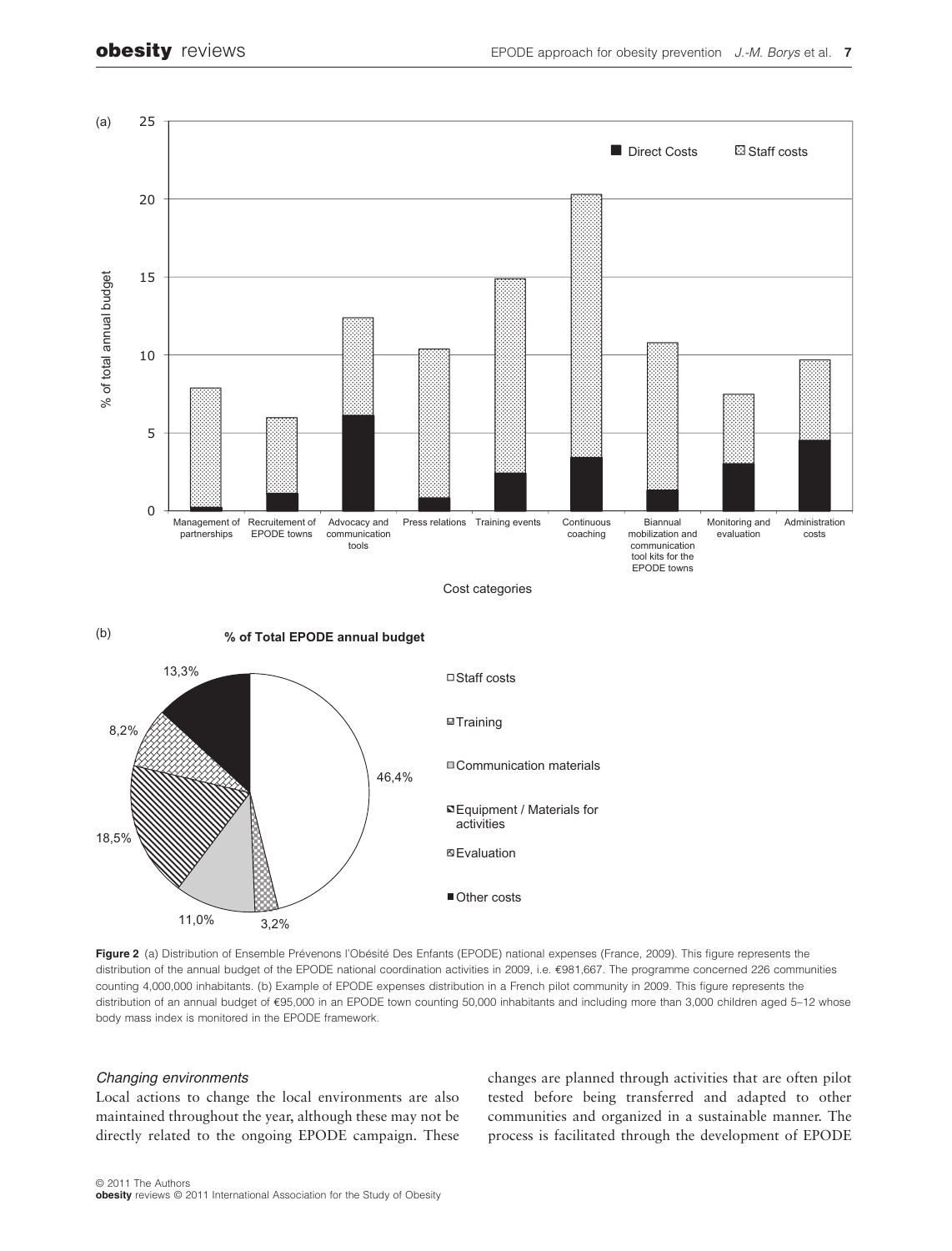

**Figure 3** Ensemble Prévenons l'Obésité Des Enfants social marketing approach inspired from various existing frameworks (25,26).

### **Box 4 Examples of actions implemented by local stakeholders. The case of the campaign 'Let's meet with the fruit' (France, 2009–2010)**

Actions may be designed and organized during the campaign. These can take the form of drama lessons and artistic contests in leisure centres, fruit tasting in market places, walking trails with fruit tasting stops with local producers, afternoon fruit snack distribution in schools, fruit taste education workshops in pre-schools, fruit consumption favoured during a town's events (e.g. sports meetings and receptions) and distribution of materials to families (e.g. storybooks, recipes, magnets, etc.). Actions can similarly be built continuously or by recurring events that provide the opportunity to promote fruit consumption (e.g. tasting and cooking workshops with families in social centres, breakfast events in schools, open days of local producers and farms, annual EPODE week of local associations for nutrition and physical activity, etc.).

action sheets that provide practical information for the replication of the projects, such as information on budget, human and technical resources, process and timing, etc. (see Table 1). Examples of these include the optimization of the school catering service, as well as changes to physical environments, such as the rearrangement of school playgrounds, the installation of multisport courts in neighbourhoods, the development of baby gym facilities and activities, and improvements to the 'walkability' of the town.

### Creating the Ensemble Prévenons l'Obésité Des Enfants brand

To bring visibility and a sense of ownership, it is critical to create a singular brand whose features match the EPODE philosophy. This entails establishing central components to make EPODE stakeholders feel part of a common positive initiative, and to foster group dynamics and long-term commitment. For local stakeholders, it can be a lever to legitimize their action and involvement, and highlight a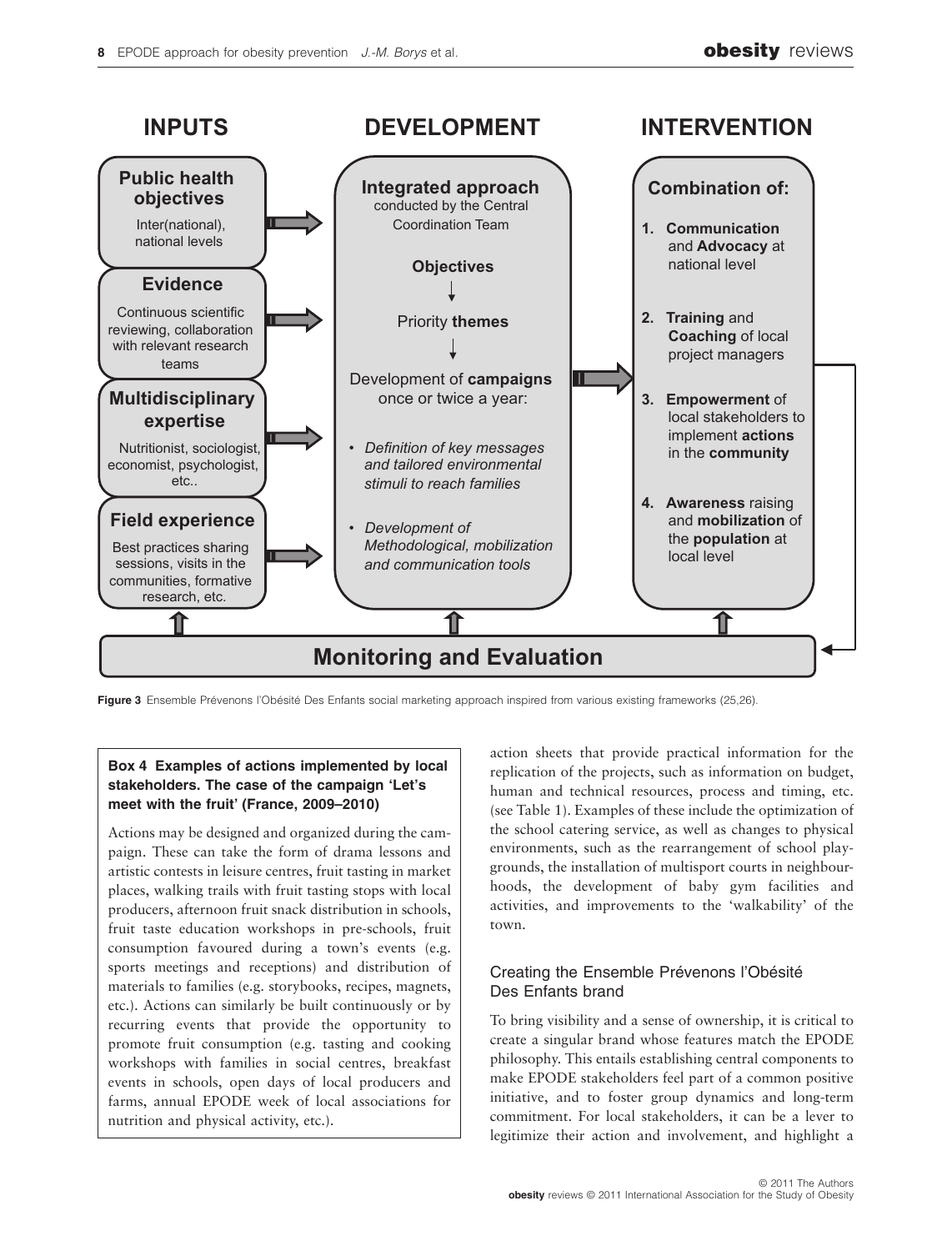| CCT (including collection of<br>best practices from EPODE<br>towns), creation team<br><b>CCT</b><br>Methodological tools<br>Mobilization tools<br>Actor sheets and<br>LPM guidebook<br>and roadmaps<br>action sheets |                                                                                                                                                                       | Target                                                                                                     | Delivery format                                                                                                                                                                    |
|----------------------------------------------------------------------------------------------------------------------------------------------------------------------------------------------------------------------|-----------------------------------------------------------------------------------------------------------------------------------------------------------------------|------------------------------------------------------------------------------------------------------------|------------------------------------------------------------------------------------------------------------------------------------------------------------------------------------|
|                                                                                                                                                                                                                      | description of the EPODE methodology,<br>guidebook: reference tool. Overall<br>principles, background, stakeholders,<br>organization, useful contacts, etc.<br>$\leq$ | ГЫ                                                                                                         | Booklet delivered during the initial training<br>session (first semester)                                                                                                          |
|                                                                                                                                                                                                                      | ementation objectives for the first months<br>initial roadmap: guidelines to set up the<br>EPODE programme in the town:<br>imple<br>$\leq$                            | LPM, EPODE local general practitioner,<br>EPODE local dietician                                            | Booklet delivered during the initial training<br>session (first semester)                                                                                                          |
|                                                                                                                                                                                                                      | objectives, information and advice for the<br>roadmaps (once to twice a year):<br>launching and implementation of each<br>campaign<br>$\overline{\mathbb{F}}$         | ГЬЙ                                                                                                        | Booklet delivered during training sessions,<br>every 6-12 months                                                                                                                   |
|                                                                                                                                                                                                                      | stakeholder who can play a role in EPODE,<br>Actor sheets: reference tool - 1 sheet/local<br>including key advice for mobilization                                    | P <sub>M</sub>                                                                                             | Folder of more than 100 sheets delivered to<br>the LPM during the initial training session                                                                                         |
|                                                                                                                                                                                                                      | (once to twice a year), providing examples of<br>Action sheets: 10-15 sheets per campaign<br>actions and guidance to implement it                                     | shop owners, NGOs, teachers depending<br>Local stakeholders: pre-school professionals,<br>on the campaigns | Folder of 10-15 sheets delivered to the LPM<br>during the training sessions - to be further<br>disseminated to local stakeholders                                                  |
| CCT, creation tools<br>Awareness tools<br>Poster, leaflet.                                                                                                                                                           | motto of the campaign, providing advice and<br>Leaflet, poster, recipe sheets: reminding the<br>recommendations for healthier behaviours                              | Families                                                                                                   | E-versions delivered during training sessions<br>to the LPM (in charge of the dissemination in<br>the town through schools, medical centres,<br>supermarkets, sport associations ) |
| CCT, national and local<br>press relations teams<br>Web site, newsletter,<br>Communication and<br>Advocacy tools                                                                                                     | Newsletters<br>site<br>Web                                                                                                                                            | Local and national stakeholders, EPODE<br>Whole population/EPODE stakeholders<br>international teams       | Printed and mailed quarterly by the CCT<br>Internet/Extranet                                                                                                                       |
| press relations                                                                                                                                                                                                      | campaigns, news, results, local events and<br>Press relations (press coverage of EPODE<br>actions)                                                                    | The population, through national and local<br>media (the Web, television, radio, print)                    | Print and e-press releases, conferences                                                                                                                                            |
| CCT<br>BMI data collection<br>Evaluation tool<br>guidebook                                                                                                                                                           | Guidelines for BMI data collection:<br>description, organization                                                                                                      | LPM, EPODE local general practitioner                                                                      | Booklet delivered during the initial training<br>session (first semester)                                                                                                          |

d at central level **Table 1** Overview of main EPODE tools developed at central level  $\tilde{C}$ ć Table 1

© 2011 The Authors **obesity** reviews © 2011 International Association for the Study of Obesity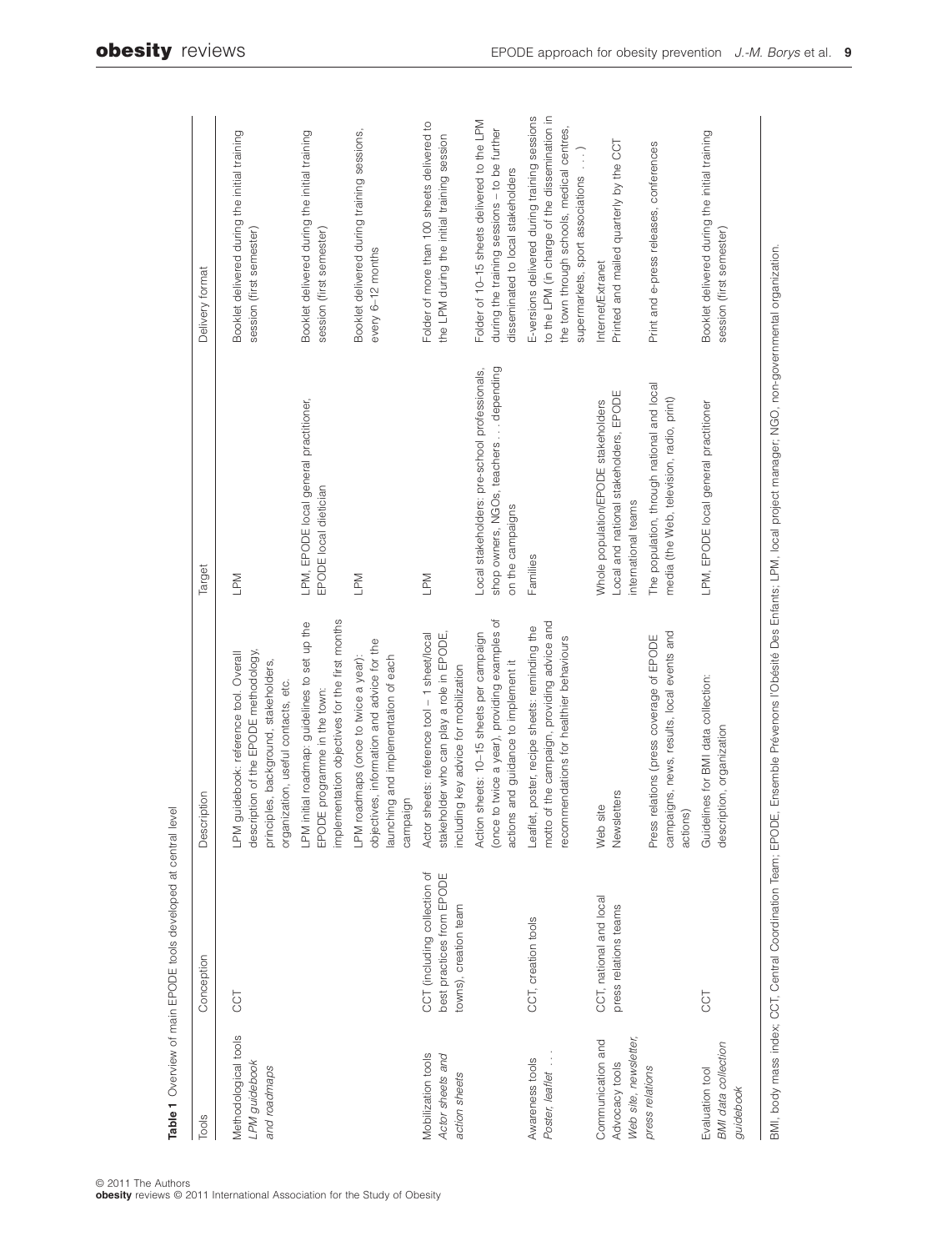| Level    | Indicators                                                                                                                                           | Data collection tools                                                                                           |  |  |
|----------|------------------------------------------------------------------------------------------------------------------------------------------------------|-----------------------------------------------------------------------------------------------------------------|--|--|
| Central  | Political support at central level (institutional endorsement) and at<br>local level (number of communities)                                         | Continuous Central Coordination Team's monitoring charts                                                        |  |  |
|          | Expert advisory (amount of meetings, involvement)                                                                                                    |                                                                                                                 |  |  |
|          | Network/Scientific communication                                                                                                                     |                                                                                                                 |  |  |
|          | Monitoring of human and financial resources                                                                                                          |                                                                                                                 |  |  |
|          | Monitoring of communities and especially LPM commitment to the<br>programme                                                                          |                                                                                                                 |  |  |
|          | Advocacy/press relations (dissemination indicators, e.g. newsletter<br>[number of contacts], web site [traffic], central press clips, etc.)          |                                                                                                                 |  |  |
|          | Satisfaction of the LPM of the programme in general, trainings,<br>meetings, materials                                                               |                                                                                                                 |  |  |
|          | Labelling of new local actions                                                                                                                       |                                                                                                                 |  |  |
| Local    | Profile of the LPM and characteristics of the Local Steering<br>Committee (amount of representatives, diversity of fields)                           | Interviews with LPM in the communities                                                                          |  |  |
|          | Local funding                                                                                                                                        |                                                                                                                 |  |  |
|          | Training of local stakeholders                                                                                                                       | Satisfaction questionnaires                                                                                     |  |  |
|          | Methods developed or used to mobilize stakeholders and the<br>general public                                                                         |                                                                                                                 |  |  |
|          | Dissemination of communication materials<br>Amount and type of EPODE actions labelled                                                                | Excel charts filled by the LPM                                                                                  |  |  |
|          | Local publicity in the media                                                                                                                         | Local reports                                                                                                   |  |  |
| Settings | Stakeholder mobilization (type, amount)<br>Actions implemented on the ground (type, amount)<br>Participation by children and families in the actions | Interviews and questionnaires submitted to the LPM                                                              |  |  |
| Child    | Changes in food and physical activity habits                                                                                                         | Pilot studies, specific questionnaires administered in schools or<br>other settings (e.g. local health centres) |  |  |
|          | Evolution of the prevalence of childhood overweight and obesity                                                                                      | Weight and height measured by school health professionals and<br>reported in spreadsheets                       |  |  |

**Table 2** EPODE main monitoring and evaluation levels, indicators and tools

EPODE, Ensemble Prévenons l'Obésité Des Enfants; LPM, local project manager.

portfolio of initiatives under the same umbrella brand. The branding of EPODE materials also facilitates recognition of the programme by key 'ambassadors' as well as the general population, and creates a strong visual consistency across all communities.

### Monitoring and evaluation

EPODE evaluation and monitoring is implemented at various levels through the collection of information on process indicators (e.g. central partnerships, local steering committee meetings), output indicators (e.g. the number of local actions, participation of families and children) and outcome indicators (e.g. changes in dietary habits, childhood obesity prevalence) (see Table 2).

#### *Anthropometric measurements*

The monitoring and evaluation approach has so far included the collection of data on weight and height of all children (28). BMI data allow international comparisons (29) which is not the case for other adiposity markers in children (e.g. waist circumference or skin-folds). BMI data collection in children is also a key driver not only for politicians (as obesity prevalence is the principal goal for the EPODE methodology), but also for the mobilization of stakeholders at central and local levels. These data highlight the efforts and activities carried out and help to ensure a good media coverage of the programme.

#### *Process and output indicators*

The EPODE monitoring and evaluation approach complies with the recommendations by Doak *et al*. (14) who investigated school-based obesity programmes worldwide. An enhanced framework – including input, activities and output indicators – is now being established, based on learning from the academic literature and the experience within EPODE communities. 'Input' reflects all inputs required to support the programme, such as funding, partnerships, network, policy, knowledge and materials. 'Activities' reflect all action steps needed to produce the programme outputs, such as information, community development, advocacy and intersectoral action. 'Output' reflects everything directed at consumers or the target population, such as communication materials, courses and services.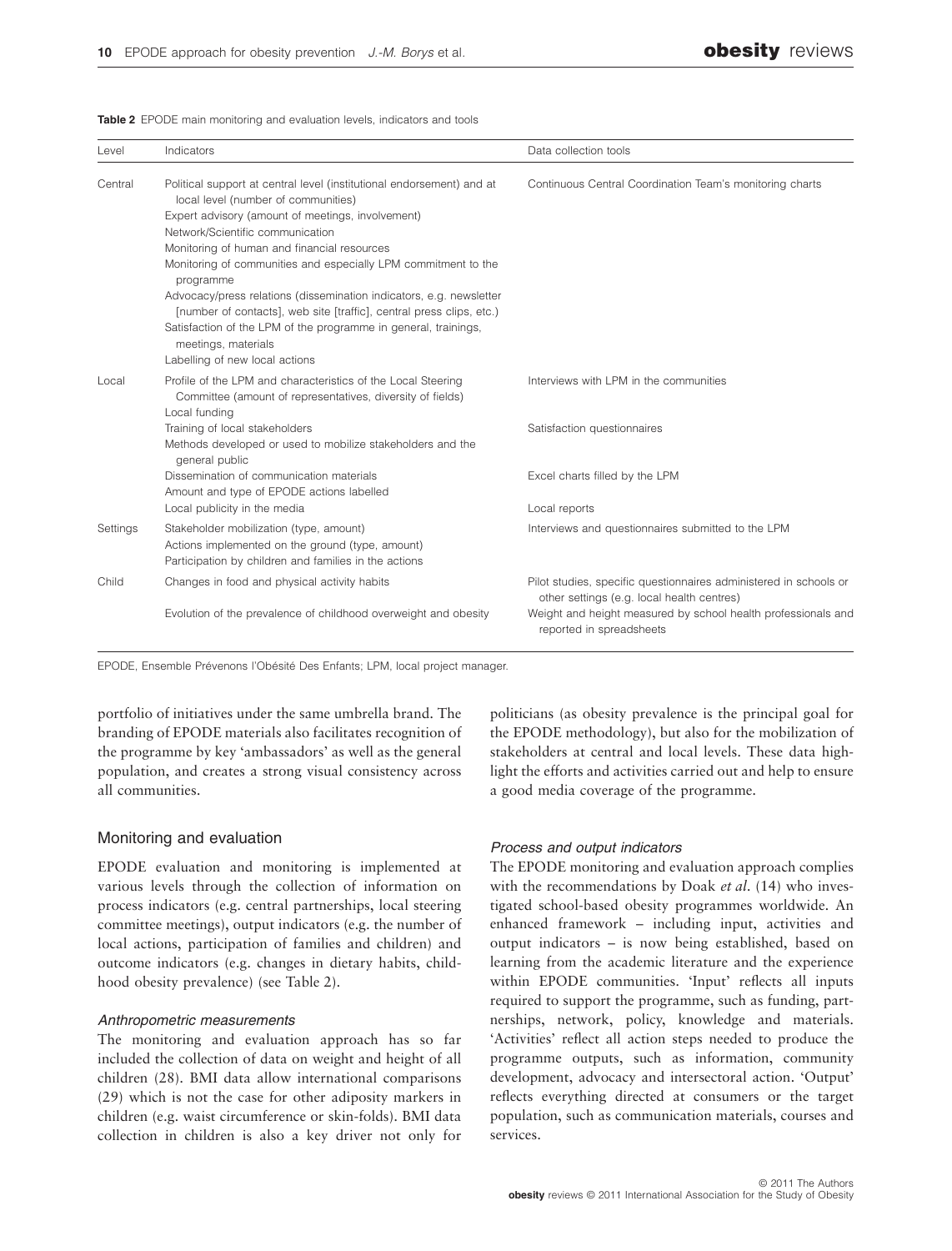### *Dissemination of results*

Main results of evaluations are reviewed at the central level by the expert committee (depending on the set programme goals and programme objectives), and are then communicated to the local project manager or mayor of each community. They, in turn, are encouraged to communicate the outcomes at local level to both the general public and the stakeholders. Results are also communicated to partners at the central level and further disseminated through presentations at congresses and conferences, publications and to the media. The central coordination also provides assistance in linking media to designated EPODE sites when necessary.

### **Ensemble Prévenons l'Obésité Des Enfants progress and international development**

From a process designed by an EPODE international coordination team, EPODE programmes were launched in 2006 in Spain and in Belgium (THAO and VIASANO programmes, respectively). Similarly in 2008 a programme was established in Greece (PAIDEIATROFI programme), and more recently in South Australia (OPAL programme) and Mexico (EPODE-5 PASOS programme) (see Table 3).

More than 500 communities across the world are now part of the programme, and in France, 5 years after its launch, 90% of the original EPODE pilot communities are still active (see Fig. 4). Initiatives in other countries, such as the JOGG programme in the Netherlands (30) or the Healthy Weight Communities in Scotland (31), have been inspired and influenced by EPODE methodology.

The purpose has been to promote the core EPODE methodology in new countries or states, taking into account the particular political, cultural, scientific and administrative specificities, while ensuring that the approach is in accordance with EPODE principles.

### Resource mobilization

The EPODE mobilization of resources differs according to each country. This is due to the central coordinating entity

| Country or state | Programme acronym<br>(Meaning)                                                | Logo type                                            | Starting<br>year | Central coordination                  | Number of<br>communities<br>in 2010 | Central resources<br>in 2009 |
|------------------|-------------------------------------------------------------------------------|------------------------------------------------------|------------------|---------------------------------------|-------------------------------------|------------------------------|
| France           | <b>EPODE</b><br>(Together, let's prevent<br>childhood obesity)                |                                                      | 2004             | Fleurbaix Laventie<br>Ville Santé NGO | 226                                 | 84% private<br>16% public    |
| Belgium          | <b>VIASANO</b><br>(Healthy Life)                                              | viasano                                              | 2006             | Protéines Health<br>Communications    | 16                                  | 100% private                 |
| Spain            | THAO Salud Infantil<br>(Children's Health)                                    | salud infantil                                       | 2006             | THAO Foundation                       | 42                                  | 70% private<br>30% public    |
| Greece           | <b>PAIDEIATROFI</b><br>(Educating Children to a<br><b>Balanced Nutrition)</b> | naıδ&larpoφń<br><b>INVESTIGA REGARDS</b><br>by EPODE | 2008             | Nostus Communications<br>and Events   | 13                                  | 100% private                 |
| South Australia  | OPAL<br>(Obesity Prevention and<br>Lifestyle)                                 |                                                      | 2009             | Government of South<br>Australia      | 10                                  | 100% public                  |
| Mexico           | EPODE-5 PASOS<br>(5 steps for your health)                                    | 5pasos.com.mx                                        | 2010             | Government of Mexico                  | 220, in progress                    | 100% public                  |

**Table 3** EPODE programmes in the world (2010)

EPODE, Ensemble Prévenons l'Obésité Des Enfants.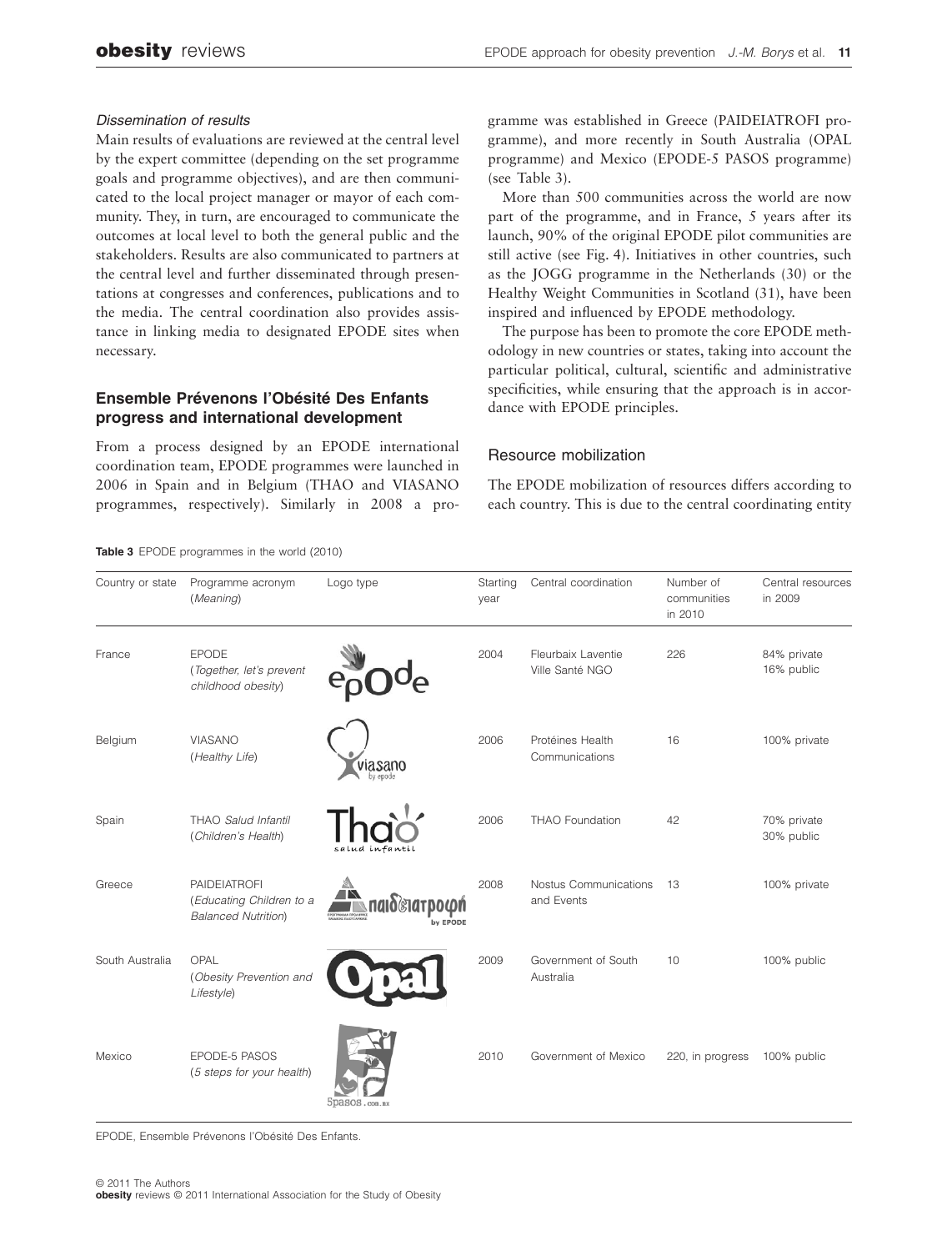

**Figure 4** Evolution of the number of communities involved in Ensemble Prévenons l'Obésité Des Enfants (EPODE) France and other European EPODE programmes from 2004 to 2010.

determining the way resources are mobilized at both central and local levels, and the percentage of public and private funds that are channelled to the programme. EPODE resources at central level mainly come from either the support of corporate partners (as for VIASANO and PAIDEIATROFI), government sources (as for OPAL and 5 PASOS) or both (as for EPODE France, THAO) (see Table 3).

The annual budget at central level differs from one country to another, although in each case resources are planned to ensure coordination for 3–7 years, depending on the country. It is noteworthy, however, that the budget of the coordination team in France increased only slightly over 5 years, while the population size covered by the programme increased significantly: Estimations for 2004: a budget of €450,000 for 500,000 inhabitants (i.e. approximately  $\epsilon$ 1 year<sup>-1</sup> inhabitant<sup>-1</sup>). Estimations for 2009: a budget of €1 million for 4,000,000 inhabitants (i.e. approximately  $\epsilon$ 0.25 year<sup>-1</sup> inhabitant<sup>-1</sup>).

#### Social marketing campaigns

While some campaigns are replicated from one country to another (see Supporting Information Appendix S2), the methods and social marketing process must be adapted to recognize specific barriers and utilize appropriate levers and opportunities for behaviour changes in each country.

#### Evaluation practices

To date, all EPODE programmes have initiated continuous monitoring and evaluation practices at central, local and child levels, as well as in certain settings such as schools (see Table 2 and Supporting Information Appendix S3). Developing consistent practices and collecting comparable data across communities and programmes remains an important challenge.

In EPODE communities in France, a long-term collaboration with the Ministry of National Education makes it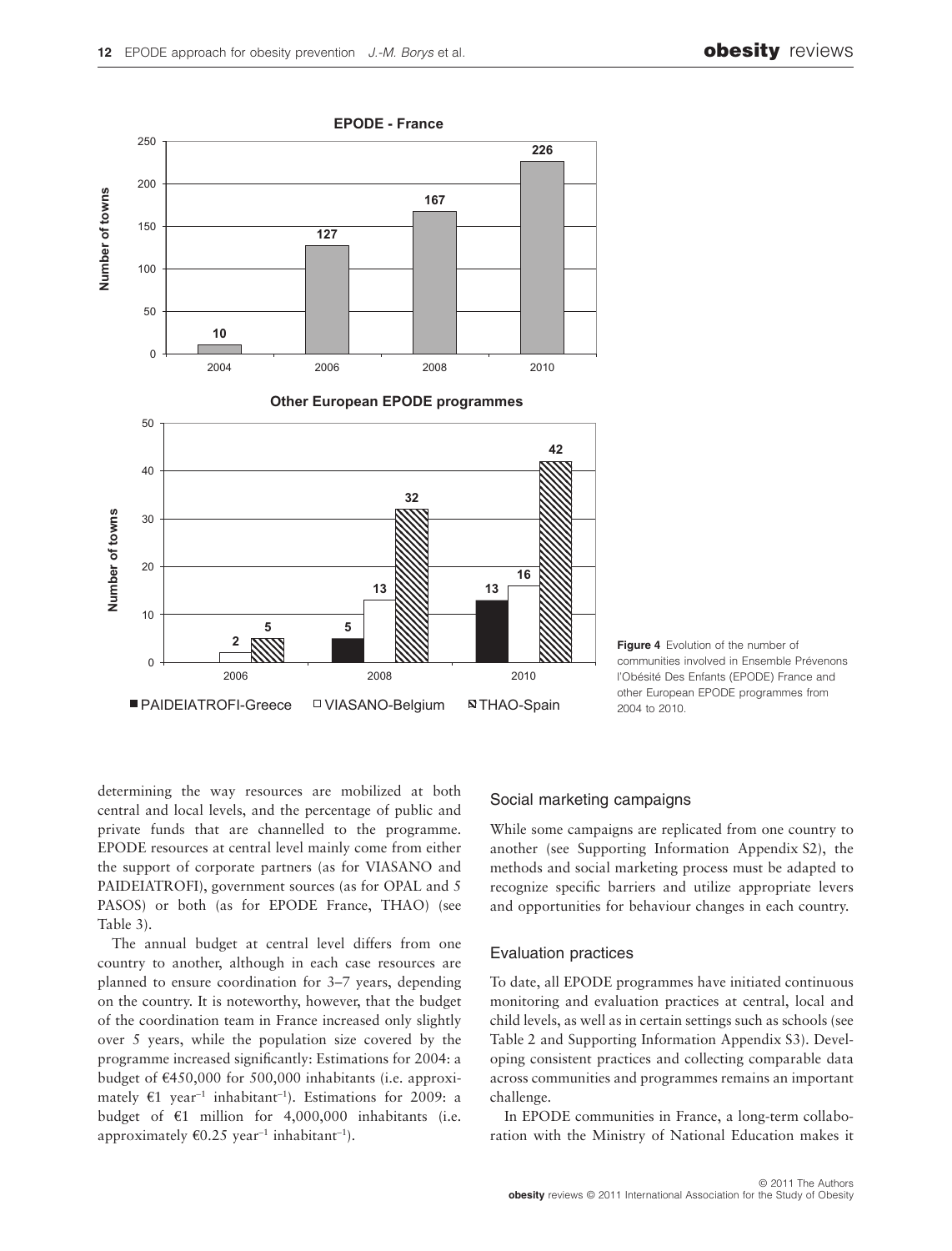possible to involve school health professionals in the collection of weight and height data. This contribution is critical when considering the time and human resources necessary for such data collection. In the THAO programme, local team members (especially health professionals, students or research teams) collect data. In PAIDEIATROFI communities where it proved difficult to perform measurements in schools, alternative settings such as sports clubs or health centres are used. In Belgium, BMI data for the entire population of children are collected, and although official authorizations have to be renewed regularly to have access to the data, with three different communities using different methods, the screening of overweight and obesity is thus made easier in VIASANO communities. This approach gives the evaluation team access to comparison samples, while in Spain, the THAO coordination teams recently integrated 19 control communities, and in Australia OPAL is using matched communities for comparison. Comparison with national surveys is also a possibility, as has been adopted in France.

### **Discussion and future challenges**

The EPODE methodology has been described in terms of its four pillars: (i) political commitment; (ii) resources; (iii) support services; and (iv) evidence. For each pillar, the discussion section below highlights the achievements of EPODE and its future developments.

### Political commitment

To have any chance of success, it is commonly observed that local authorities have to engage in the EPODE programme on a voluntary basis. As noted in a recent research study, the continuous and long-term implementation of activities in communities, together with the support of local political will, is critical for successful institutionalization of the EPODE programme at local level (Bergeron *et al*., unpublished).

To be involved in the programme, French communities often contact the EPODE CCT. An active policy of recruitment is often not necessary because the reputation of EPODE travels through peer-to-peer awareness (especially through elected representatives), official reports and the media. In addition, mayors of the first 10 French pilot towns have created an independent NGO called 'Club des Maires EPODE' (EPODE mayors' club), which meets twice a year to share experiences as well as to raise awareness of the EPODE methodology with – other mayors. This organization aims to develop awareness of the importance of political leadership within EPODE, to foster cross-sectoral mobilization of politicians and civil servants in each community, and to share examples of successes and failures. All the communities joining the programme in France are now invited to be part of this NGO.

Politicians can be strong advocates of the programme at regional/state or national/federal levels and can mobilize many partners, networks of associations and private actors. As EPODE mayors and members of parliament, they can also mobilize their peers for amendments related to the food and physical activity environments. Conversely, if the elected representatives are not heavily involved initially, there may be a lower recognition of the actions undertaken by the local stakeholders, and thereafter a lower interest in getting involved. It is important to involve elected representatives from different political parties to provide continuity in the event of political turnover.

Apart from political leadership, the appointment of a project manager in each community is a compulsory commitment. There is no standard community size to implement EPODE; however, if necessary the project manager can be assisted by subproject managers in some areas (e.g. in the city of Paris, a global project manager has been hired for an area of three districts and approximately 2,000,000 inhabitants, while each individual district has its own project manager).

This particular model has raised questions regarding the politicians' motivation for involvement. While in part the answer may be re-election, it is also apparent that they are responding to the expectations of their voters to find solutions to the recognized problem of obesity. In that sense, childhood obesity prevention can be seen as a deserving and common challenge across political borders, and engaging in EPODE could appear to be a relatively cheap and visible solution. For elected representatives, EPODE is a tangible way to improve health, tackle social inequalities and foster physical environment changes in the community.

It is noteworthy that while the time frame for action may be short for politicians (they need immediate visibility and results), it is longer for scientists (32) and this can become a point of tension. Another potential point of discord is the time frame for dissemination of results. Politicians frequently expect short-term communications, highlighting the success they may have in their own community without considering issues of the statistical significance of their local results. Nonetheless, measurements of obesity prevalence in the community may be a good opportunity to reinforce awareness of the childhood obesity issue, legitimize the action and encourage mobilization of resources.

### **Resources**

Public–private partnerships (PPPs) are one of the mechanisms through which healthy lifestyle promotion initiatives are addressing the childhood obesity problem worldwide (33,34). PPPs in EPODE can be seen as an 'organisational cooperation project' in which different skill sets are brought together.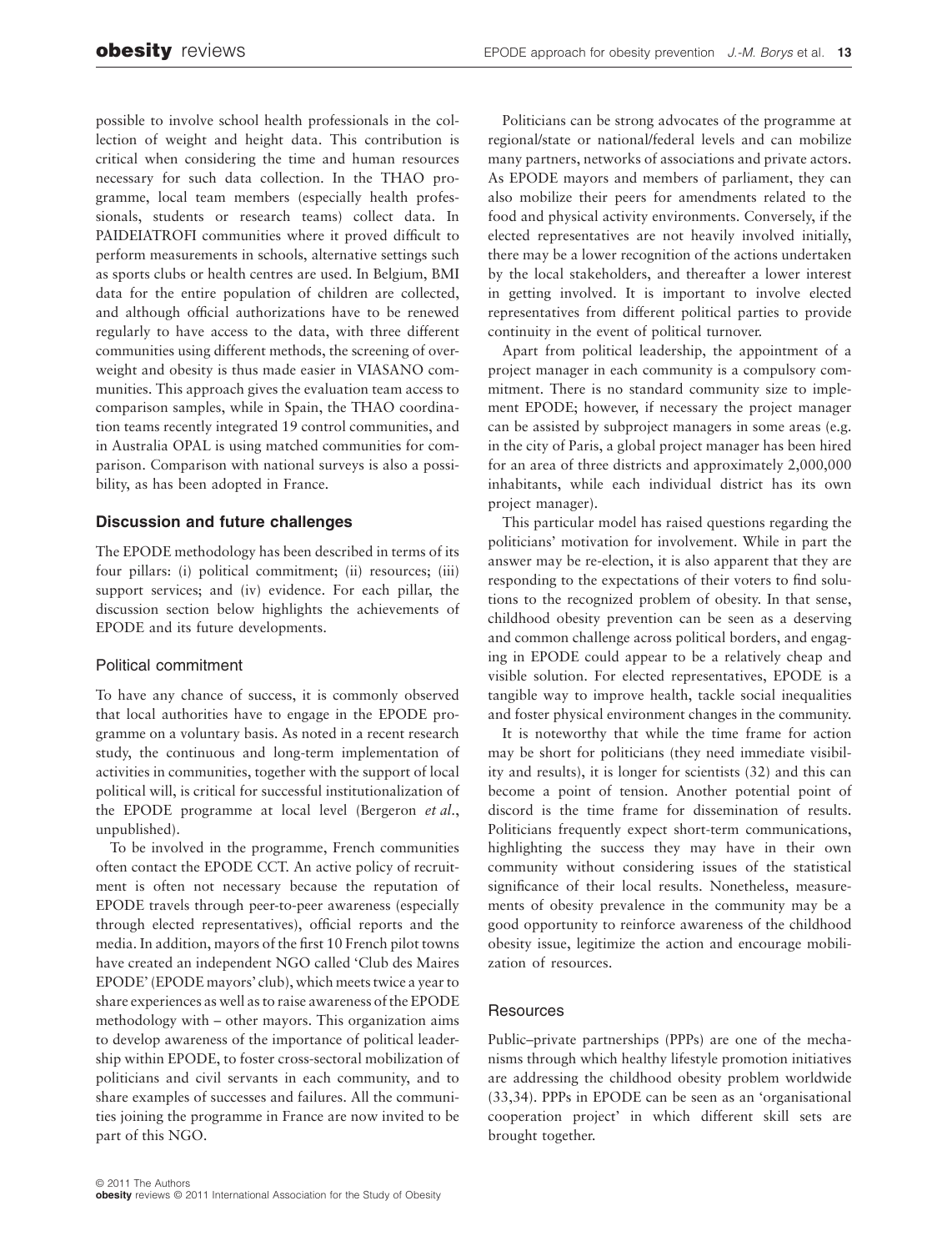For public partners and NGOs, PPPs contribute to the sustainability of EPODE and other similar programmes, especially from the funding provided. For private partners, PPPs are important for corporate social responsibility and public relations by building trust among consumers and political authorities. However, the additional value is not only in terms of money; at a local level, building action with local private partners (supermarkets, local companies, producers, retailers, etc.) can lead to a synergy of micro-actions and may provide financial means, specific skills or 'in-kind' resources (e.g. equipment). Communication regarding their support to the programme can only occur at local level, and cannot be related to the promotion of any brand or product. However, public parties sometimes see the private sector as threatening because it is perceived to be motivated mainly from a profit perspective, which is thought to conflict with health promotion activities. Furthermore, the public sector may be afraid of losing its integrity and independence when partnering with the private sector, which may cause conflicts of interest. The private sector may perceive the public sector as bureaucratic, politically dependent and slow moving, which may be more visible where programmes are entirely public funded. The private sector may also consider that its own commitment is not sufficiently highlighted. Another risk can arise if the private partners at national and local levels are different. This may create tension among private partners.

PPPs may also present different opportunities and risks to both parties. In the literature, both negative and positive considerations are being expressed and suggestions have been made to develop new kinds of PPPs in public health  $(35-39)$ .

A committee of the EEN project, supported by the European Commission (DG Health and Consumers) from 2008 to 2011, is developing recommendations for the PPP management in EPODE (20,40).

#### Support services

The determinants of obesity at a population level are complex (41). Conscious and unconscious behaviours related to diet and physical activity are interrelated across levels and sectors. Accordingly, intervention requires multilevel, multisectoral and multistakeholder preventive strategies (42).

Behavioural models have proven to be valuable frameworks for the design of successful health promotion programmes (43) and support the argument that the family and environment are crucial for the development of food and taste preferences, patterns of food intake, eating styles, activity preferences, etc., that shape children's weight status (44). The EPODE methodology aims to empower local stakeholders, giving them sufficient trust and flexibility to operate, at local level, tailoring their actions based on the

profile and needs of the population. EPODE support services aim to create the necessary conditions in families for the sustainable dissemination of messages and implementation of change so that healthier behaviours can be adopted.

These services include a broad range of activities at central level (advocacy, partnership management, training and coaching of local project managers, development of social marketing campaigns, press relations, monitoring and evaluation, etc.) and at local level (political leadership, steering of projects, coordination of actions, data collection, communication, etc.). In particular, social marketing is an important component of the EPODE methodology. This is in contrast to public health programmes that have often been based on the capacity of individuals to give rational consideration to the recommendations they are given. Growing evidence indicates that interventions using social marketing principles can be effective and promising (23,25,45,46) and core communication principles should also be considered (27). Accordingly, the core principle is to make changes easier, popular and sometimes humorous. The motivation should be built on actual insight and direct benefit for the target audience, based upon issues that touch their emotional perceptions. Changes in the social environment through the creation of network dynamics by involving all possible stakeholders are another core element of the methodology, which has shown to be effective in many different settings (26,47).

While positive dynamics can be observed in EPODE communities as a result of these activities (e.g. long-term commitment of local authorities, satisfaction of local stakeholders, good participation rates of the population), the nature and characteristics of chain reactions leading to best impact in the field in terms of behaviour changes still needs to be more fully documented.

Research by Organization for Economic Co-operation and Development (48) indicated that 'key drivers of success' of preventive interventions include high participation (in supply and demand), long-term sustainability of effects, ability to generate social multiplier effects (e.g. through the involvement of stakeholders in 'different forms of dialogue and partnerships' and 'effective channels of communication') and a combination of multiple interventions.

In order to have a deeper insight into EPODE methods, the EEN has initiated descriptive research of EPODE central and local coordination mechanisms, underpinning positive outcomes and challenges (20,40).

#### Evidence

Concrete, practical and effective implementation of EPODE methodology requires the use of multiple sources of evidence such as ongoing scientific reviews, consultation with experts, interviews with local project managers, pre-testing of messages, monitoring and evaluation of actions at all levels.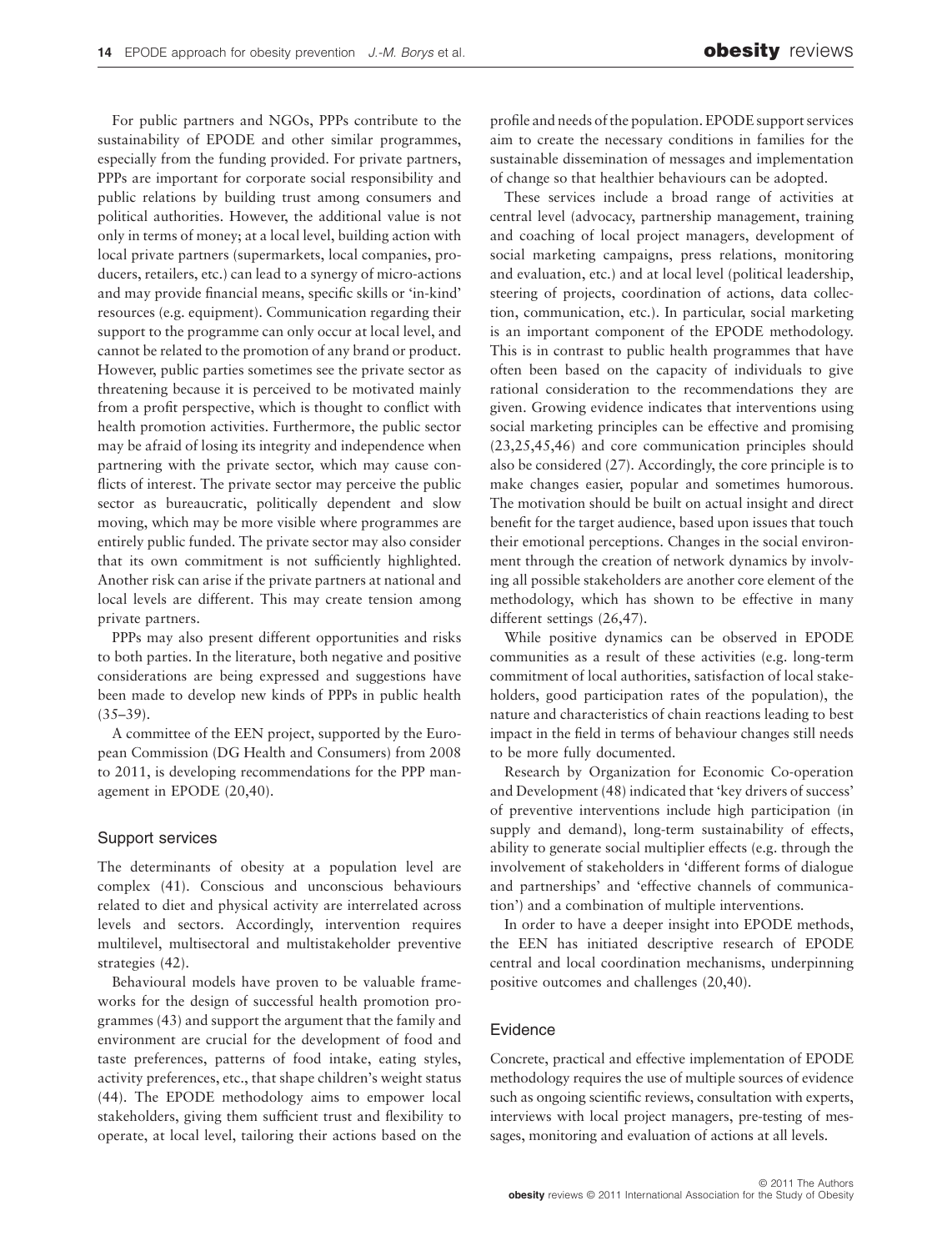Monitoring the evolution of dietary and physical activity habits in children is carried out in an increasingly comprehensive way, but sample size, consistency, accuracy, reliability and availability of human resources to submit questionnaires remain challenges. Existing frameworks are available in order to learn and understand how cognitive and environmental determinants work and could act as potential moderators or mediators between underlying causes and energy-balance-related behaviours (49,50). If resources are available, additional research could use data from these questionnaires as a basis to tailor interventions (specific subgroups such as ethnic minorities or high-risk groups), to study determinants, and to compare changes in body composition and health behaviours within and between EPODE communities.

In order to be able to monitor EPODE as a standardized approach, the future aim for EPODE communities is to have as a minimum a standardized set of questions in an EPODE questionnaire on energy-balance-related behaviours and determinants.

A great deal is still to be learned from CBIs, and the broad and sophisticated EPODE methodology with its enormous reach and potential impact provides strong opportunities not only to collect data but also to monitor and evaluate the EPODE methodology within and between EPODE communities and programmes.

A future challenge to the EPODE monitoring and evaluation framework is to define which indicators all EPODE communities should include, together with a more flexible set of indicators that may vary across EPODE communities. The importance of the monitoring tools to be chosen and the value of items in the EPODE questionnaires should be shared by local project leaders and partners. This is due to monitoring requiring a certain level of intrinsic motivation that exists only when practitioners realize that their programmes will be more effective and reach more people if they are able to adjust and improve their programmes on the basis of available data.

The evaluation and dissemination framework needs to be flexible and dynamic, with consideration for the feasibility in the field and that includes core and optional components. Most importantly it should be used as a stimulus for local EPODE teams and their members to adapt and change the programming where needed and/or appropriate. Future research and evaluation needs to take into consideration whether other evaluation designs are similarly useful, or indeed, whether they are a better alternative to the classic randomized controlled trial design.

### **Conclusion**

EPODE is the largest global childhood obesity prevention programme. The theory behind EPODE methodology reflects the multifactorial approach important in the prevention of childhood obesity. The four pillars show the core components of the approach and help to explain why EPODE has been able to reach this scale. Early evaluation of the EPODE methodology suggests encouraging results (28). Further important lessons are to be learned from a detailed evaluation of EPODE. Childhood obesity prevention programmes, which aspire to have a wide reach, may benefit from the insights into the EPODE methodology. Already EPODE is referenced in several national and international reports, position papers and conferences as an innovative example of a community-based project aimed at promoting healthy behaviours in children (19,51–64). Further insights will follow from the standardization of actions and monitoring across all EPODE programmes around the world.

### **Conflict of Interest Statement**

No conflict of interest was declared.

### **References**

1. Lissau I, Overpeck MD, Ruan WJ, Due P, Holstein BE, Hediger ML. Body mass index and overweight in adolescents in 13 European countries, Israel, and the United States. *Arch Pediatr Adolesc Med* 2004; **158**: 27–33.

2. Spurgeon D. Childhood obesity in Canada has tripled in past 20 years. *Br Med J* 2002; **324**: 1416.

3. Wang Y, Monteiro C, Popkin BM. Trends of obesity and underweight in older children and adolescents in the United States, Brazil, China, and Russia. *Am J Clin Nutr* 2002; **75**: 971–977.

4. Kalies H, Lenz J, von Kries R. Prevalence of overweight and obesity and trends in body mass index in German pre-school children, 1982–1997. *Int J Obes Relat Metab Disord* 2002; **26**: 1211–1217.

5. Wang Y, Lobstein T. Worldwide trends in childhood overweight and obesity. *Int J Pediatr Obes* 2006; **1**: 11–25.

6. Lobstein T, Frelut ML. Prevalence of overweight among children in Europe. *Obes Rev* 2003; **4**: 195–200.

7. Rokholm B, Baker JL, Sorensen TI. The levelling off of the obesity epidemic since the year 1999 – a review of evidence and perspectives. *Obes Rev* 2010; **11**: 835–846.

8. Olds T, Maher C, Zumin S *et al*. Evidence that the prevalence of childhood overweight is plateauing: data from nine countries. *Int J Pediatr Obes* 2011; **6**: 342–360.

9. Visscher TL, Seidell JC. The public health impact of obesity. *Annu Rev Public Health* 2001; **22**: 355–375.

10. Wang Y, Beydoun MA. The obesity epidemic in the United States – gender, age, socioeconomic, racial/ethnic, and geographic characteristics: a systematic review and meta-regression analysis. *Epidemiol Rev* 2007; **29**: 6–28.

11. Gregg E, Cheng Y, Cadwell B *et al*. Secular trends in cardiovascular disease risk factors according to body mass index in US adults. *J Am Med Assoc* 2005; **293**: 1868–1874.

12. Mullis RM, Blair SN, Aronne LJ *et al*. Prevention Conference VII: obesity, a worldwide epidemic related to heart disease and stroke: group IV: prevention/treatment. *Circulation* 2004; **110**: e484–e488.

13. Kumanyika S, Obarzanek E, Stettler N *et al*. The need for comprehensive promotion of healthful eating, physical activity,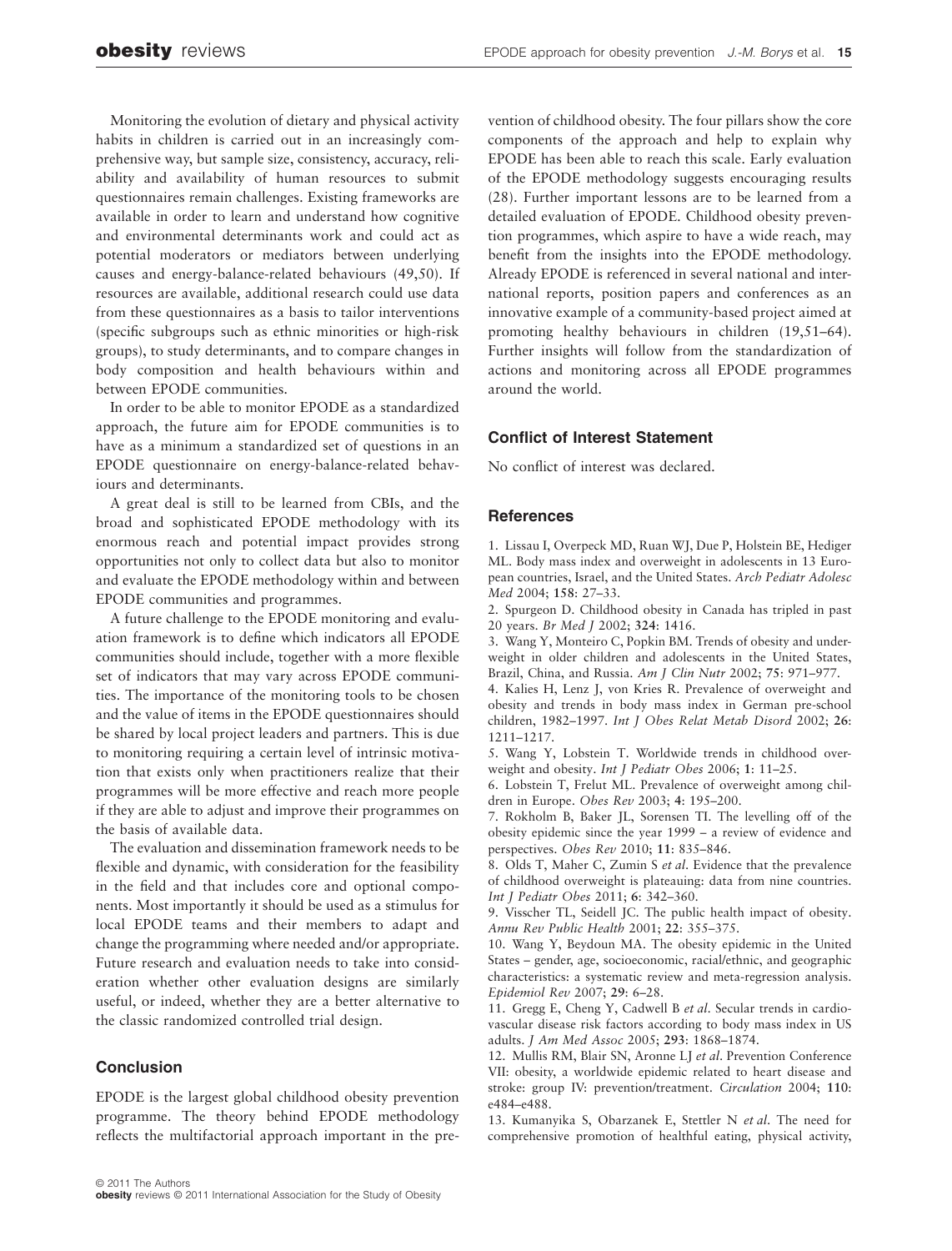and energy balance. Interdisciplinary Committee for Prevention of the American Heart Association Council on Epidemiology and Prevention. 2008.

14. Doak C, Visscher T, Renders C, Seidell J. The prevention of overweight and obesity in children and adolescents: a review of interventions and programmes obesity. *Obes Rev* 2006; **7**: 111– 136.

15. Katan MB. Weight-loss diets for the prevention and treatment of obesity. *N Engl J Med* 2009; **360**: 923–925.

16. De Bourdeaudhuij I, Van Cauwenberghe E, Spittaels H *et al*. School-based interventions promoting both physical activity and healthy eating in Europe: a systematic review within the HOPE project. *Obes Rev* 2010; **12**: 205–216.

17. Romon M, Lommez A, Tafflet M *et al*. Downward trends in the prevalence of childhood overweight in the setting of 12-year school- and community-based programmes. *Public Health Nutr* 2009; **12**: 1735–1742.

18. Hercberg S, Chat-Yung S, Chauliac M. The French National Nutrition and Health Program: 2001–2006–2010. *Int J Public Health* 2008; **53**: 68–77.

19. Commission of the European Communities. White paper on a strategy for Europe on nutrition, overweight and obesity related health issues. Brussels, 30.5.2007, COM(2007) 279 final.

20. Borys JM, Le Bodo Y, De Henauw S *et al*. Preventing childhood obesity. EPODE European Network Recommendations. 2011.

21. World Health Organization. Set of recommendations on the marketing of foods and non-alcoholic beverages to children. World Health Organization, WHO. 2010.

22. Swinburn B, Sacks G, Lobstein T *et al*. The 'Sydney Principles' for reducing the commercial promotion of foods and beverages to children. *Public Health Nutr* 2008; **11**: 881–886.

23. Evans W, Christoffel K, Necheless J, Becker B. Social marketing as a childhood obesity prevention strategy. *Obesity (Silver Spring)* 2010; **18**: 23–26.

24. Jebb S, Steer T, Holmes C. The « healthy living » Social Marketing initiative: a review of the evidence. Cambridge, UK: Human Research Nutrition, MRD, health Do; 15 March 2007. Report No.: 280163. 2007.

25. French J, Blair-Stevens C. Big pocket guide. *Social marketing national benchmark criteria*. UK National Social Marketing Centre. 2nd edn, 2007.

26. Hastings G. *Social Marketing. Why Should the Devil Have All the Best Tunes?* Butterworth-Heineman, Elsevier: Oxford, UK, 2007.

27. Henley N, Raffin S. Social marketing to prevent childhood obesity: The EPODE program. In: Waters E, Swinburn B, Uauy R, Seidell J (eds). *Preventing Childhood Obesity: Evidence, Policy and Practice*. Wiley-Blackwell: Oxford, 2010, pp. 243–252.

28. Romon M, Duhamel A, Salleron J, Lommez A, Meyer J, Borys J. Évolution de la prévalence du surpoids et de l'obésité chez les enfants de 4 à 11 ans entre 2005 et 2010 dans les villes « EPODE ». *Nutrition Clinique Et Métabolisme* 2010; **24**: 58.

29. Cole T, Bellizzi M, Flegal K, Dietz W. Establishing a standard definition for child overweight and obesity worldwide: international survey. *Br Med J* 2000; **320**: 1240–1243.

30. Jongeren op Gezond Gewicht. JOGG Programme. 2010. [WWW document]. URL http://www.jongerenopgezondgewicht. nl/home (accessed May 2011).

31. Healthy Weight Communities. HWC. 2010. [WWW document]. URL http://www.healthyweightcommunities.org.uk (accessed May 2011).

32. Brownson RC, Royer C, Ewing R, McBride TD. Researchers and policymakers: travelers in parallel universes. *Am J Prev Med* 2006; **30**: 164–172.

33. Kraak VI, Story M. A public health perspective on healthy lifestyles and public-private partnerships for global childhood obesity prevention. *J Am Diet Assoc* 2010; **110**: 192–200.

34. Huang TT, Yaroch AL. A public-private partnership model for obesity prevention. *Prev Chronic Dis* 2009; **6**: A110.

35. Curtis V, Garbrah-Aidoo N, Scott B. Masters of marketing: bringing private sector skills to public health partnerships. *Am J Public Health* 2007; **78**: 634–641.

36. Buse K, Walt G. Global public-private partnerships: partI–a new development in health? World Health Organisation, 2000. Report No.: 0042-9686 Contract No.: 5.

37. Buse K, Walt G. Global public-private partnerships: part II – a new development in health? World Health Organisation, 2000. Report No.: 0042-9686 Contract No.: 5.

38. The Oxford Health Alliance. Confronting the Epidemic of Chronic Disease. The Oxford Health Alliance guidelines for funding and interaction with industry and other sectors, OXHA version 1. 2008.

39. Van Huijstee M, Francken M, Leroy P. Partnerships for sustainable development: a review of current literature. *Environ Sci* 2007; **4**: 75–89.

40. EPODE European Network. Preventing childhood obesity. 2009. [WWW document]. URL http://www.epode-europeannetwork.com (accessed May 2011).

41. Butland B, Jebb S, Kopelman P *et al*. Tackling obesities: future choices: Foresight programme of the Government Office for Science. 2007.

42. Branca F, Nikogosian H, Lobstein T. The challenge of obesity in the WHO European Region and the strategies for responses. World Health Organization Europe. 2007.

43. Kok G, Schaalma H, Ruiter RA, van Empelen P, Brug J. Intervention mapping: protocol for applying health psychology theory to prevention programmes. *J Health Psychol* 2004; **9**: 85–98.

44. Birch LL, Davison KK. Family environmental factors influencing the developing behavioral controls of food intake and childhood overweight. *Pediatr Clin North Am* 2001; **48**: 893–907.

45. Gracia-Marco L, Vicente-Rodríguez G, Borys J, Le Bodo Y, Pettigrew S, Moreno L. Contributions of social marketing strategies to community based obesity prevention programs in children. *Int J Obes* 2010; **35**: 472–479.

46. McDermott L, Stead M, Gordon R, Angus K, Hastings G. A review of the effectiveness of social marketing nutrition interventions: Institute for Social Marketing. University of Stirling & The Open University. 2006.

47. Kritsonis A. Comparison of change theories. *Int J Sch Acad Intellect Divers* 2005; **8**: 1–7.

48. Sassi F. Obesity and the economics of prevention. Fit not fat. Organization for Economic Co-operation and Development, OECD. 2010.

49. Kremers SP, de Bruijn GJ, Visscher TL, van Mechelen W, de Vries NK, Brug J. Environmental influences on energy balancerelated behaviors: a dual-process view. *Int J Behav Nutr Phys Act* 2006; **3**: 9.

50. Roberts K, Cavill N, Rutter H. Standard evaluation framework for weight management interventions. National Obesity Observatory, NOO. 2009.

51. Directorate General for Health and Consumers of the European Commission. EPODE European Network Project. Grant Agreement 2007327, DGSANCO. 2007.